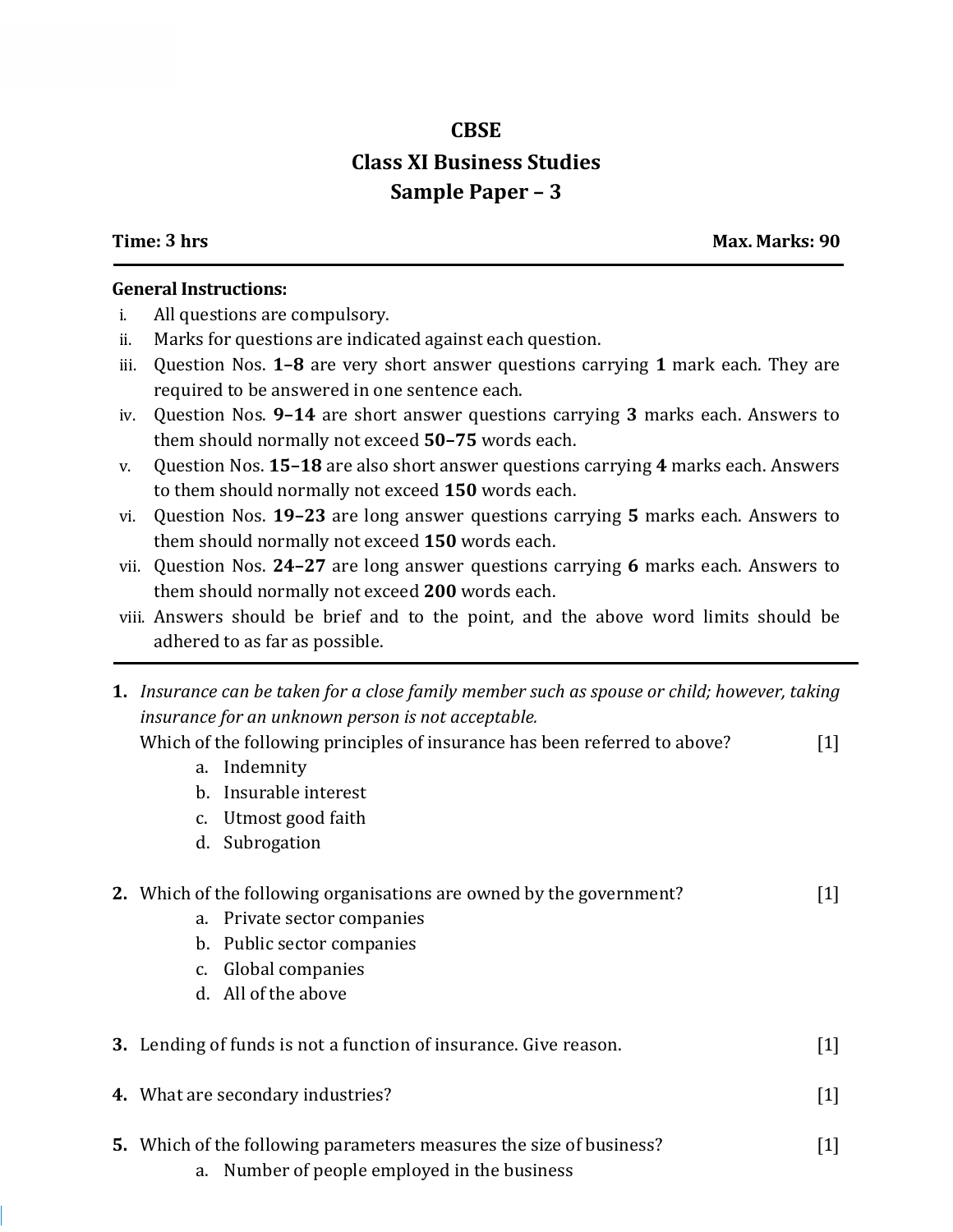| c.                                                                                          | b. Volume and value of business output<br>Power consumption while running various business activities<br>d. All of the above                                                                                                                        |                   |
|---------------------------------------------------------------------------------------------|-----------------------------------------------------------------------------------------------------------------------------------------------------------------------------------------------------------------------------------------------------|-------------------|
|                                                                                             | 6. What is entrepôt trade?                                                                                                                                                                                                                          | $[1]$             |
|                                                                                             | a. Goods imported to be exported to other nations                                                                                                                                                                                                   |                   |
|                                                                                             | b. Goods produced to be exported to other nations                                                                                                                                                                                                   |                   |
|                                                                                             | c. Goods produced to be imported                                                                                                                                                                                                                    |                   |
|                                                                                             | d. Goods produced specially for internal trade                                                                                                                                                                                                      |                   |
|                                                                                             | 7. What is point of sale?                                                                                                                                                                                                                           | $\lceil 1 \rceil$ |
|                                                                                             | <b>8.</b> Mention any two social objectives of business.                                                                                                                                                                                            | $[1]$             |
|                                                                                             | 9. What do you understand by the term VIRUS? State its levels.                                                                                                                                                                                      | $[3]$             |
|                                                                                             | 10. E-business is the new emerging business which works round the clock. Although it<br>does not have any geographical limits, it has certain limitations which hamper its<br>progress. In this regard, state some improvements made in e-business. | $\lceil 3 \rceil$ |
| 11. The environment can be easily and effectively protected by all the people. Elaborate by |                                                                                                                                                                                                                                                     |                   |
| giving an example.                                                                          |                                                                                                                                                                                                                                                     | [3]               |

- **12.** Arun wants to start his business. However, his dad refuses him to do so and asks him to continue with his job. But Arun is adamant about his idea and wants to explain to his dad about the business. Explain business in the given context. [3]
- **13.** All individuals have social and legal responsibilities. Define social responsibility and state how these responsibilities are different from each other. [3]
- **14.** Nikki and her friend Suhana decide to open a partnership firm for their business. Suhana informs Nikki that they need to get their firm registered as a legal formality, but Nikki refuses by saying that it is not mandatory. However, Suhana is determined to get it done. Who do you think is right regarding the registration? [3]

## **15.** Differentiate between licensing and franchising. [4]

- **16.** A form of financing which is provided for more than a year. It is usually provided to those business entities which face shortage of capital.
	- a. Which form of financing is being referred to here? [1]
	- b. Draft the sources through which this finance can be raised. [3]
- **17.** Sudhir Pvt. Ltd. has to export goods to a company situated in Hong Kong. In this regard, mention the various formalities which need to be fulfilled for procuring an export